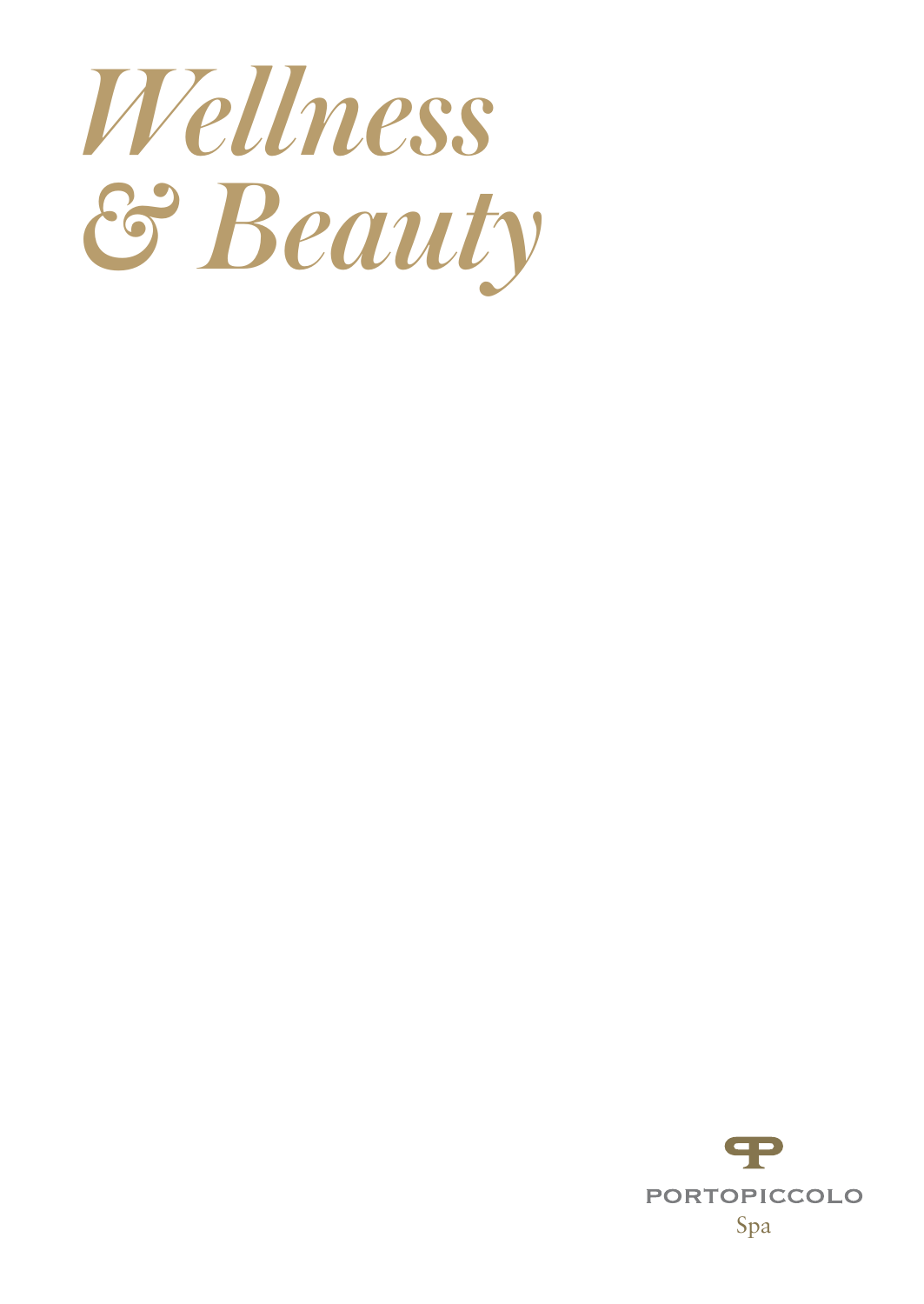| Apertura*<br><b>Opening</b><br><i>timetable</i>         | Aperto tutti i giorni*<br>Open Daily*                                                                                   |                 |
|---------------------------------------------------------|-------------------------------------------------------------------------------------------------------------------------|-----------------|
| Orari Wellness**                                        | Da lunedì a giovedì                                                                                                     | $10.00 - 21.00$ |
| <b>Wellness opening</b>                                 | <b>From Monday to Thursday</b><br>Venerdì                                                                               | $15.00 - 23.00$ |
| <i>timetable</i>                                        | Friday<br>Sabato e domenica, festivi,<br>prefestivi e ponti<br>Saturday and Sunday, public holidays<br>and pre-holidays | $10.00 - 21.00$ |
|                                                         | Family time (bambini fino 14 anni)<br>Tutti i giorni<br>Family time (children up to 14 years old)<br>Everyday           | $10.00 - 14.00$ |
| Orari Beauty*                                           | Dal lunedì al giovedì                                                                                                   | $10.00 - 19.00$ |
| <b>Beauty opening</b>                                   | <b>From Monday to Thursday</b><br>Venerdì<br>Friday                                                                     | $13.00 - 22.00$ |
| <i>timetable</i>                                        | Sabato e domenica, festivi,<br>prefestivi e ponti<br>Saturday and Sunday, public holidays<br>and pre-holidays           | $10.00 - 19.00$ |
| Orari Fitness*                                          | Dal lunedì al giovedì<br>From Monday to Thursday                                                                        | $7.00 - 20.30$  |
| <b>Fitness</b>                                          | Venerdì<br>Friday                                                                                                       | $9.00 - 22.30$  |
| <i>timetable</i>                                        | Sabato e domenica, festivi,<br>prefestivi e ponti<br>Saturday and Sunday, public holidays<br>and pre-holidays           | $9.00 - 19.30$  |
| Orari Hair Spa*<br>Hair Spa opening<br><i>timetable</i> | Dal lunedì alla domenica si riceve<br>su appuntamento<br>Service available from Monday<br>to Sunday upon reservation    |                 |
| *Gli orari e i prezzi potranno variare in caso          | * Opening times and prices may vary in the                                                                              |                 |

di eventi speciali.

\*\* L'ingresso ai ragazzi al di sotto dei 16 anni è consentito se accompagnati da un adulto, ma non è consentito alla zona Hot&Cold Rooms. Ai bambini al di sotto dei 14 anni non è inoltre consentito l'utilizzo degli idromassaggi.

case of special events.

\*\* The entrance Under the age of 16 is only allowed accompanied by an adult. The entrance in Hot&Cold Rooms is not allowed. For health and safety reasons, children Under 14 years can not use the whirlpools.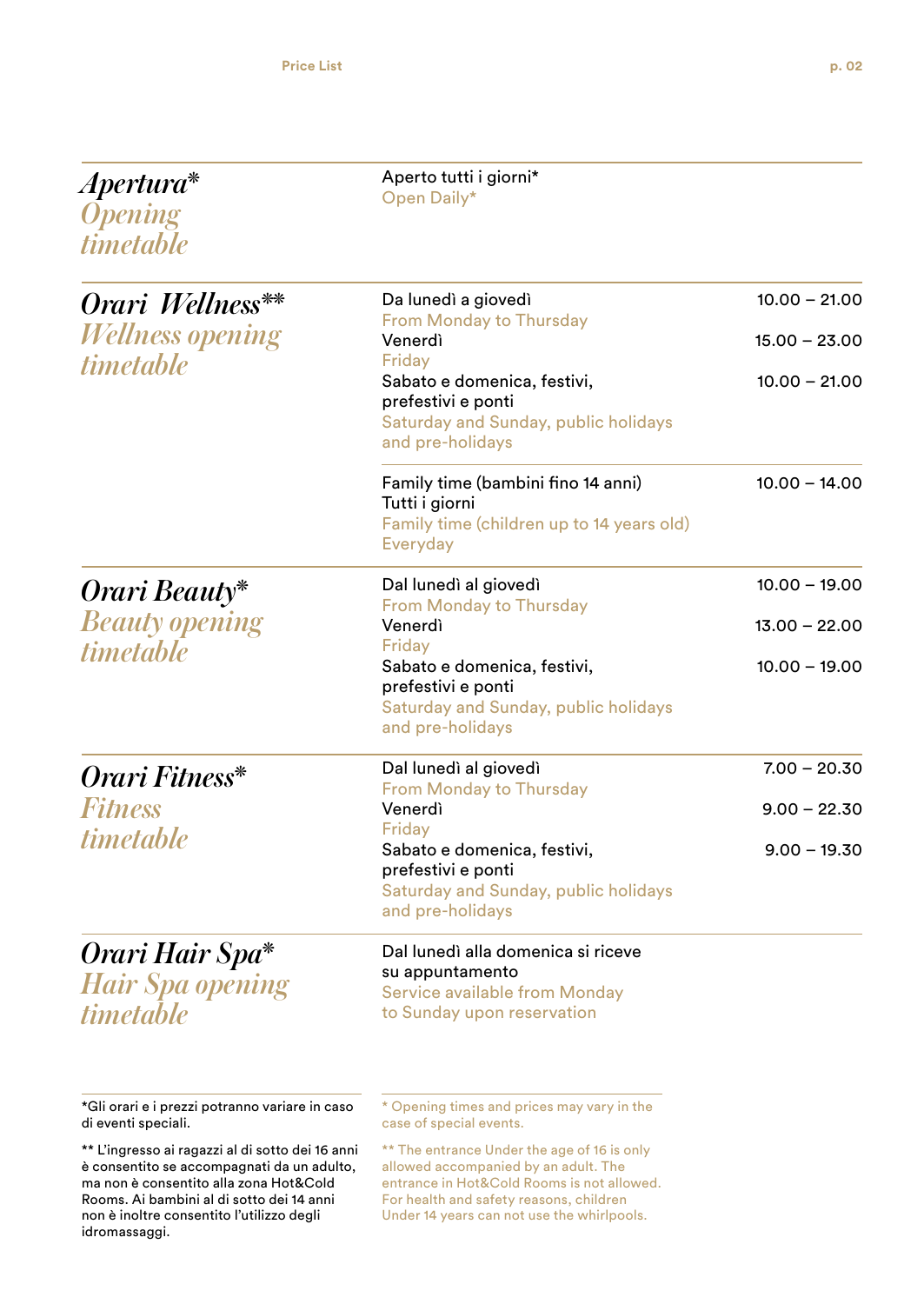## *Listino Area Wellness Wellness Area price list*

| Ingresso singolo 2 ore (ingresso, lettino e kit biancheria)<br>Single entry 2 hours (entrance, pool bed, towel, bathrobe and slippers)                                   | 29,00 € |
|--------------------------------------------------------------------------------------------------------------------------------------------------------------------------|---------|
| Ingresso singolo 4 ore (ingresso, lettino, kit biancheria e light snack)<br>Single entry 4 hours (entrance, pool bed, towel, bathrobe, slippers and light snack)         | 49,00 € |
| Ingresso singolo max 8 ore (ingresso, lettino, kit biancheria e light lunch)<br>Single entry 8 max hours (entrance, pool bed, towel, bathrobe, slippers and light lunch) | 79,00 € |

# *Listino Wellness & Beauty*

*Wellness & Beauty price list*

| Focus experience<br>Ingresso singolo max 8 ore, trattamento a scelta 25' e light lunch<br>Single entry max 8 hours, 25' treatment to choose and light lunch                                                       | 119,00 € |
|-------------------------------------------------------------------------------------------------------------------------------------------------------------------------------------------------------------------|----------|
| Wellness experience<br>Ingresso singolo max 8 ore, trattamento a scelta 50 e light lunch<br>Single entry max 8 hours, 50' treatment to choose and light lunch                                                     | 169,00 € |
| All inclusive experience<br>Ingresso singolo max 8 ore, trattamento a scelta 50', ingresso fitness 1 ora e light lunch<br>Single entry max 8 hours, 50' treatment to choose, 1 hour fitness entry and light lunch | 199,00 € |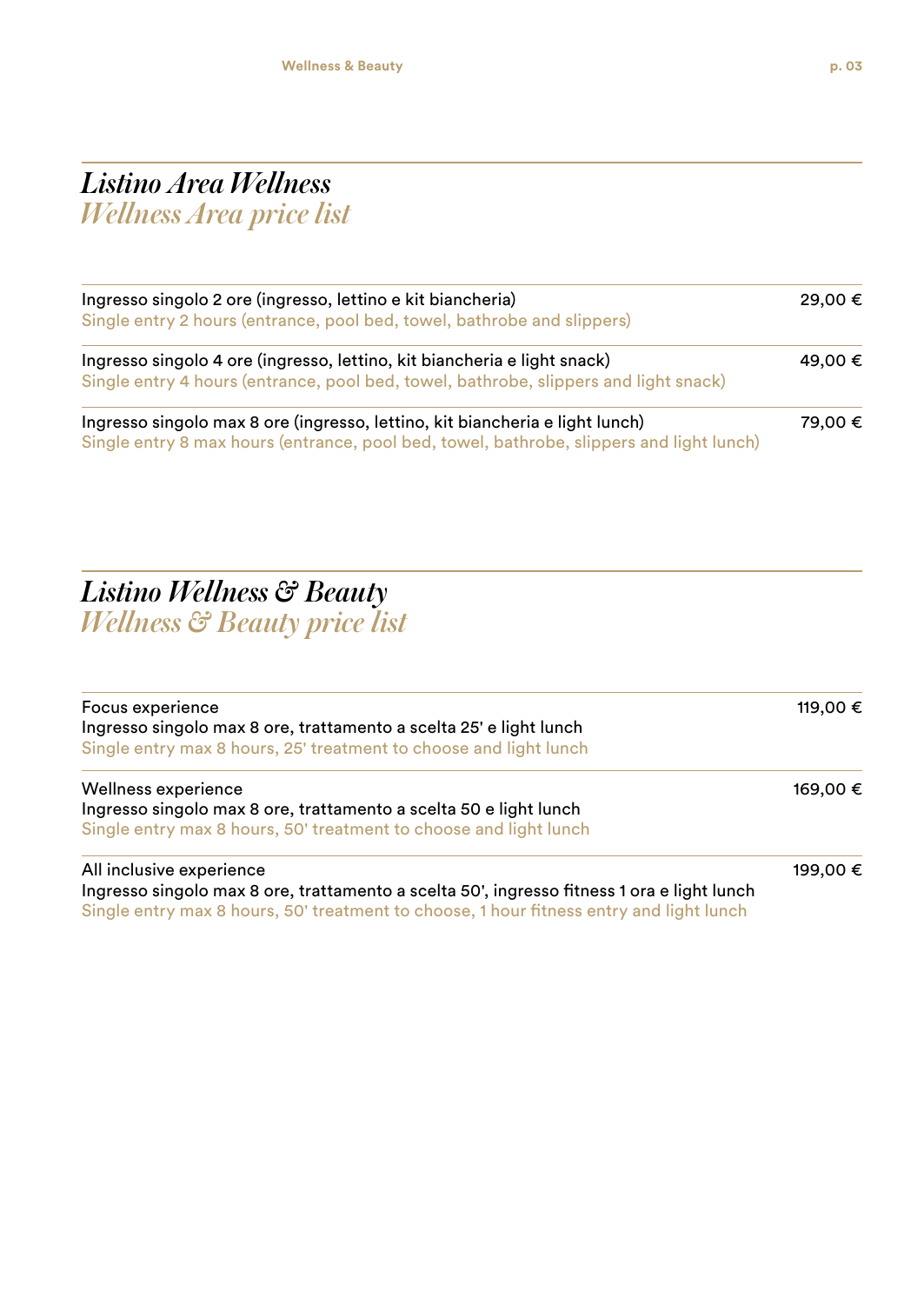### *Listino Beauty Beauty price list*

| Trattamento viso*      | 25' | 60,00 €  |
|------------------------|-----|----------|
| Facial treatment*      | 50' | 115,00€  |
|                        | 80' | 160,00 € |
| Trattamenti Corpo*     | 25' | 75,00 €  |
| <b>Body Treatment*</b> | 50' | 120,00 € |
|                        | 80' | 165,00 € |
| Massaggi Corpo*        | 25' | 70,00 €  |
| Body Massage*          | 50' | 115,00 € |
|                        | 80' | 160,00 € |

### I Sublimi The Sublimes Trattamento Viso o Trattamento Corpo Facial Treatment or Body Treatment 80' 215,00 € Racchiudono tutte le energie naturali e positive di questo luogo incantato, che assieme alla professionalità degli specialisti del benessere riportano l'equilibrio psicofisico. I "Sublimi" sono i trattamenti intesivi che These exclusive treatments contain all the natural and positive energies of this enchanted place, and when combined with the professionalism of our wellness experts, they restore the psychophysical balance. The "Sublimes" are intensive

maggiormente contrastano i segni del tempo e donano immediatamente una pelle rivitalizzata, distesa e luminosa. treatments that fight the signs of ageing with more intensity, and immediately give a revitalized, relaxed and radiant skin.

\* The Spa staff will be at you disposal to suggest the most indicated treatment for your needs.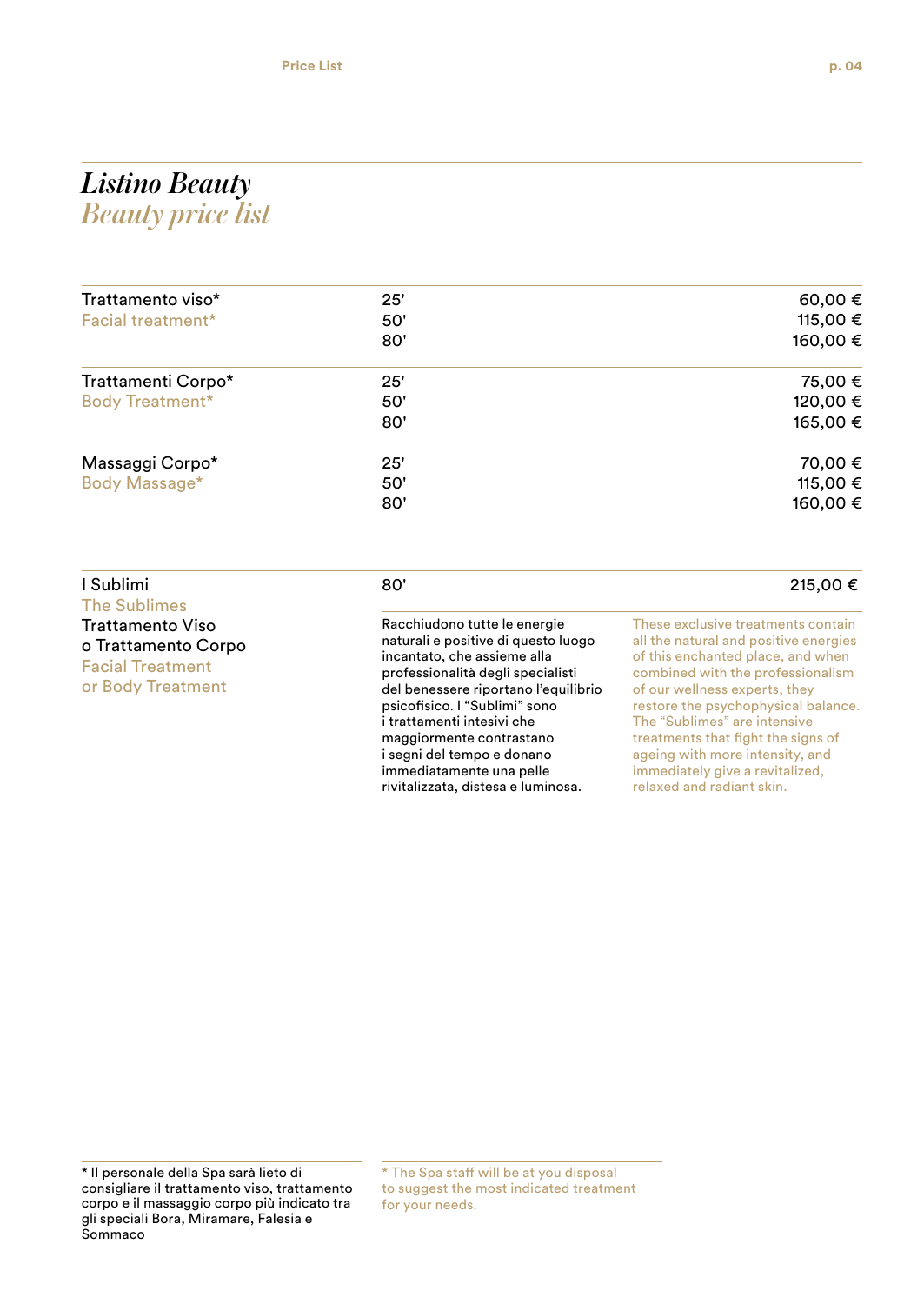## *Listino Beauty Services Beauty Service price list*

| Styling sopracciglia<br>Eyebrow styling    | 25'               | 30,00 €                        |
|--------------------------------------------|-------------------|--------------------------------|
| Manicure<br><b>Manicure</b>                | 50'               | 55,00 €                        |
| Pedicure<br>Pedicure                       | 50'               | 65,00 €                        |
| Depilazione<br>Hair removal                | 25'<br>50'<br>80' | 40,00 €<br>70,00 €<br>110,00 € |
| Make up express<br>Express make up         | 25'               | su richiesta<br>on request     |
| Glamour make up<br>Glamour make up         | 50'               | su richiesta<br>on request     |
| Bride to be make up<br>Bride to be make up | 120'              | su richiesta<br>on request     |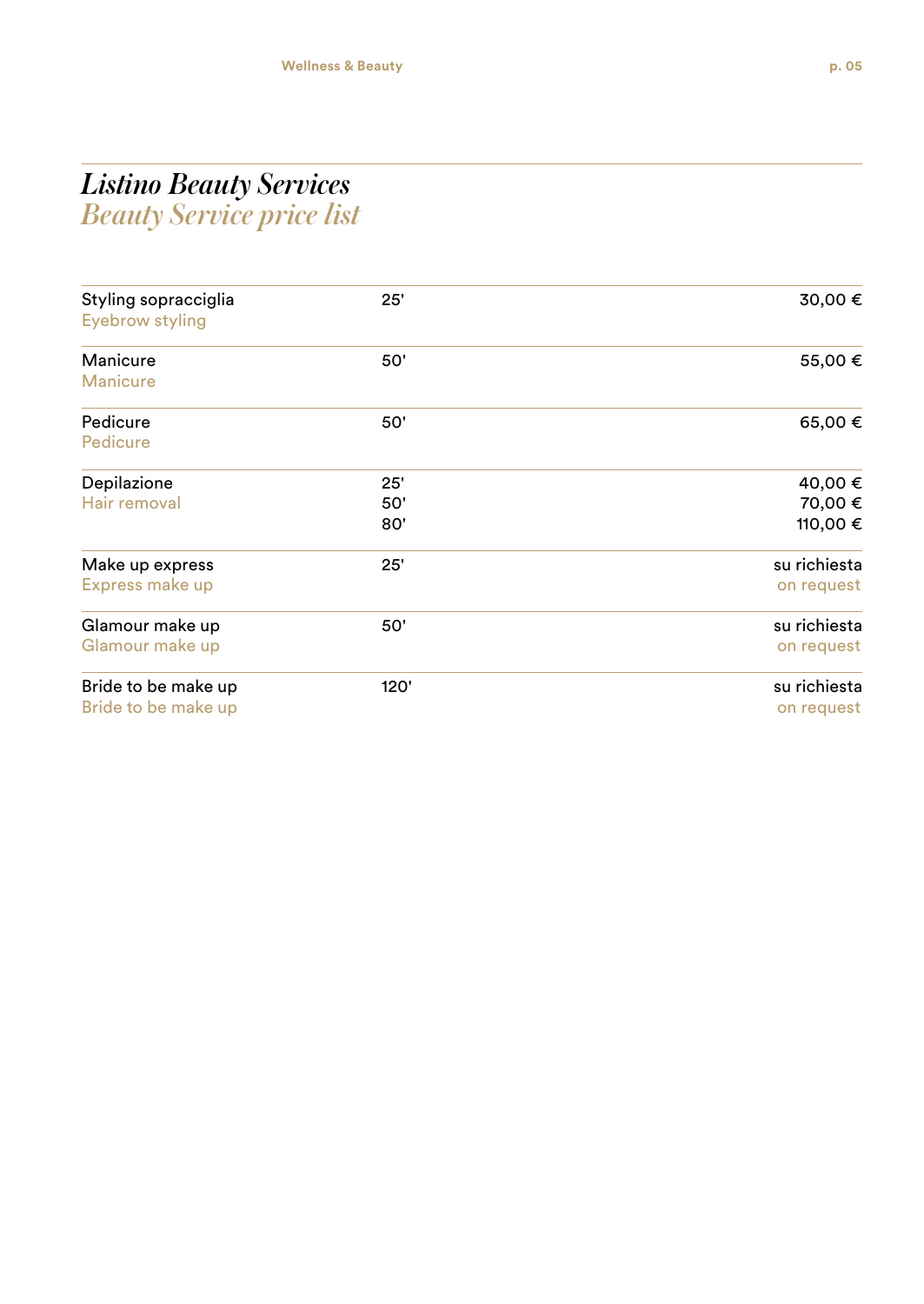## *Listino Hair Spa Hair Spa Price List*

| Taglio Uomo<br><b>Man Haircut</b>                       | 35,00€  |
|---------------------------------------------------------|---------|
| Taglio Donna<br><b>Woman Haircut</b>                    | 35,00€  |
| Taglio Bambino (0-12 anni)<br>Baby Haircut (0-12 years) | 15,00€  |
| Piega corta<br>Short hair blow                          | 35,00€  |
| Piega lunga<br>Long hair blow                           | 45,00€  |
| Taglio e piega<br><b>Cut and fold</b>                   | 70,00€  |
| Colore olio e crema<br>Oil and cream color              | 55,00€  |
| Henne'<br>Henne                                         | 60,00€  |
| Decolorazione<br><b>Bleaching</b>                       | 55,00€  |
| Schiariture<br>Lightening                               | 40,00 € |
| Trattamento tonalizzante<br><b>Toning treatment</b>     | 30,00€  |
| Colpi di Sole<br><b>Highlights</b>                      | 55,00€  |
| <b>Fiale Anticaduta</b><br><b>Anti-Fall Vials</b>       | 15,00 € |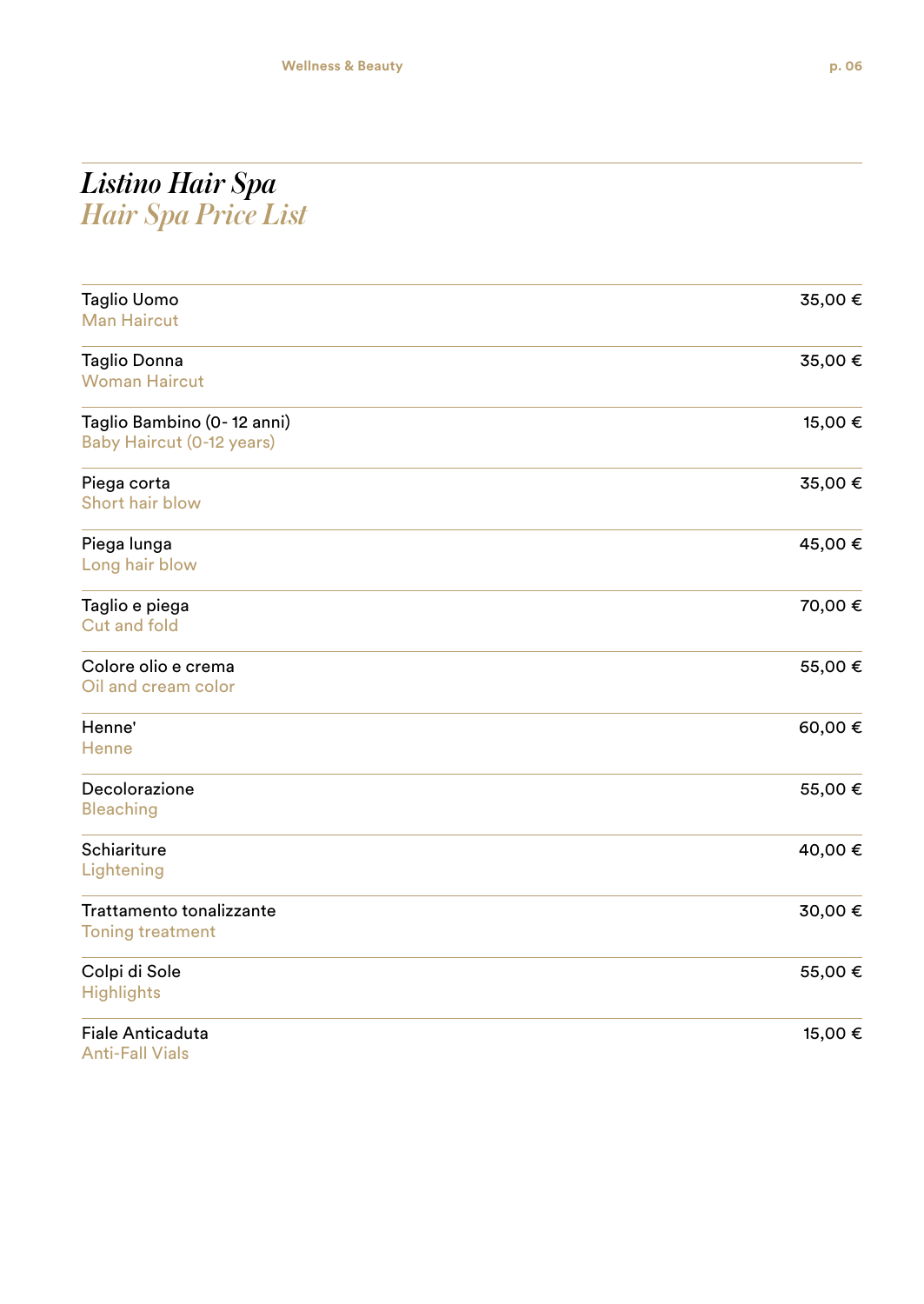## *Listino Hair Spa Hair Spa Price List*

| Acconciatura Giorno    | 25' | su richiesta |
|------------------------|-----|--------------|
| Day Hairstyle          |     | on request   |
| Acconciatura Sera      | 50' | su richiesta |
| Evening Hairstyle      |     | on request   |
| Acconciatura Sposa     |     | su richiesta |
| <b>Bride Hairstyle</b> |     | on request   |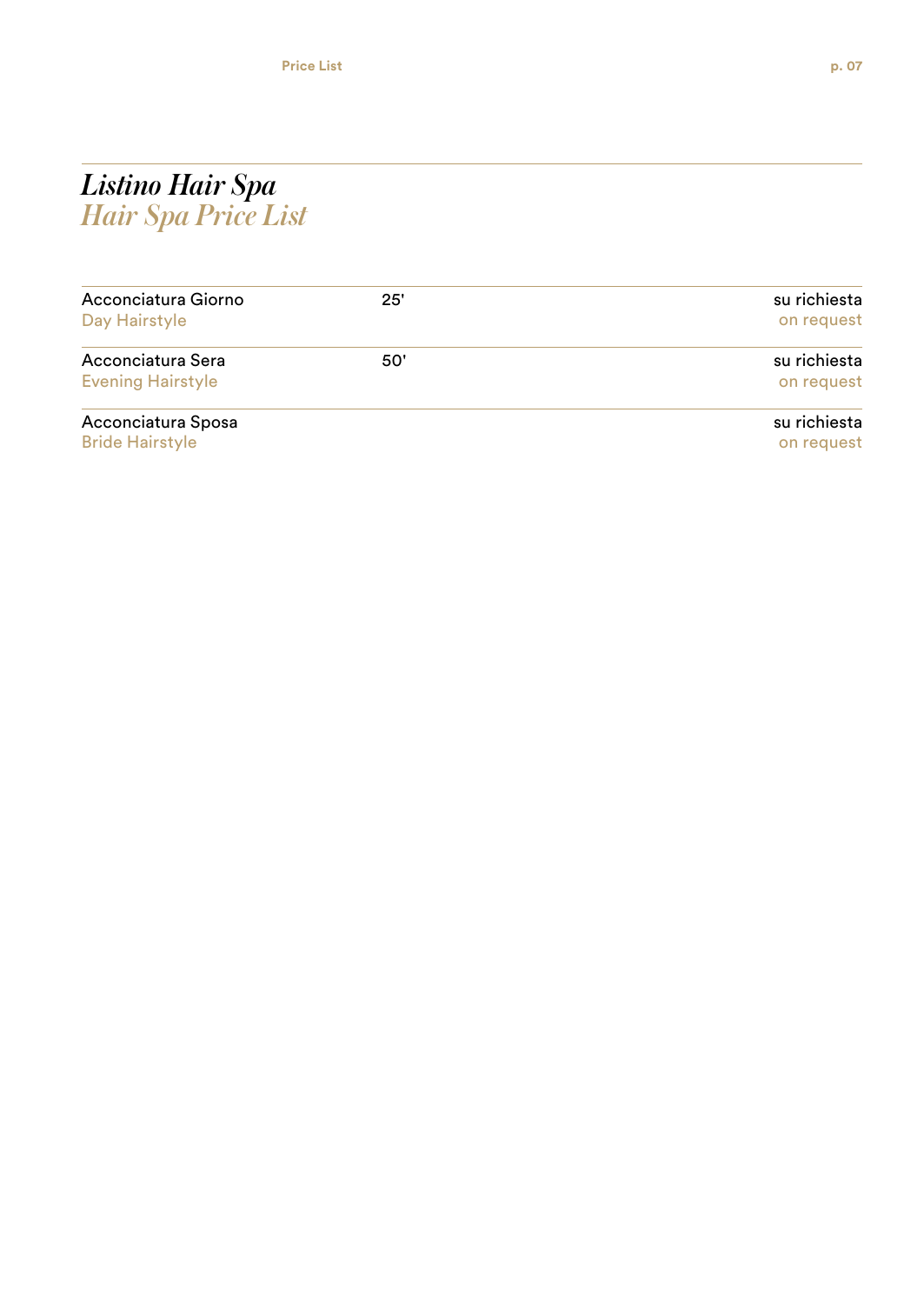### *Special Private Experiences Special Private Experiences*

### Panoramic Spa Suite

### previa richiesta preventivo

price quotation on request

È il luogo ideale per trascorrere il tempo in due. Un'esperienza dove potersi perdere nell'orizzonte che regala tramonti indimenticabili. All'interno sauna, vasca di deprivazione sensoriale, area relax e trattamenti.

Is the ideal place where you can spend time with your partner. Here you can live an amazing experience, immersing yourself in the horizon and enjoying its unforgettable sunsets. Equipped with sauna, sensory attenuation tank, relax and treatments area.

### Private Spa\*\*

\*\* La Private Spa è predisposta per organizzare feste aziendali, feste di laurea, compleanni, addio al nubilato/celibato.

\*\* The Private Spa is dedicated for corporate parties, graduation parties, birthdays, hen & stag parties only.

Una Spa nella Spa, pensata per chi desidera vivere il wellness nella sua forma più esclusiva e riservata. Un ambiente elegante e accogliente, studiato per essere cornice di un'esperienza indimenticabile. All'interno bagno turco, percorso Kneipp, idromassaggio, docce emozionali, sauna finlandese.

previa richiesta preventivo

price quotation on request

This is a Spa within the Spa for those who want to experience wellness in its most exclusive and reserved form. Here you will find an elegant and welcoming Space, created to be the ideal setting of a memorable experience. Equipped with steam bath, Kneipp path, whirlpool bath, emotional showers and Finnish sauna.

### Iyashi Dôme 30' 70 €

Iyashi Dôme, grazie agli infrarossi lunghi emessi, permette al corpo di eliminare le tossine che accelerano l'invecchiamento e indeboliscono la naturale resistenza.

Iyashi Dôme, thanks to the long infrared emitted, allows the body to eliminate toxins that accelerate aging and weaken the natural resistance.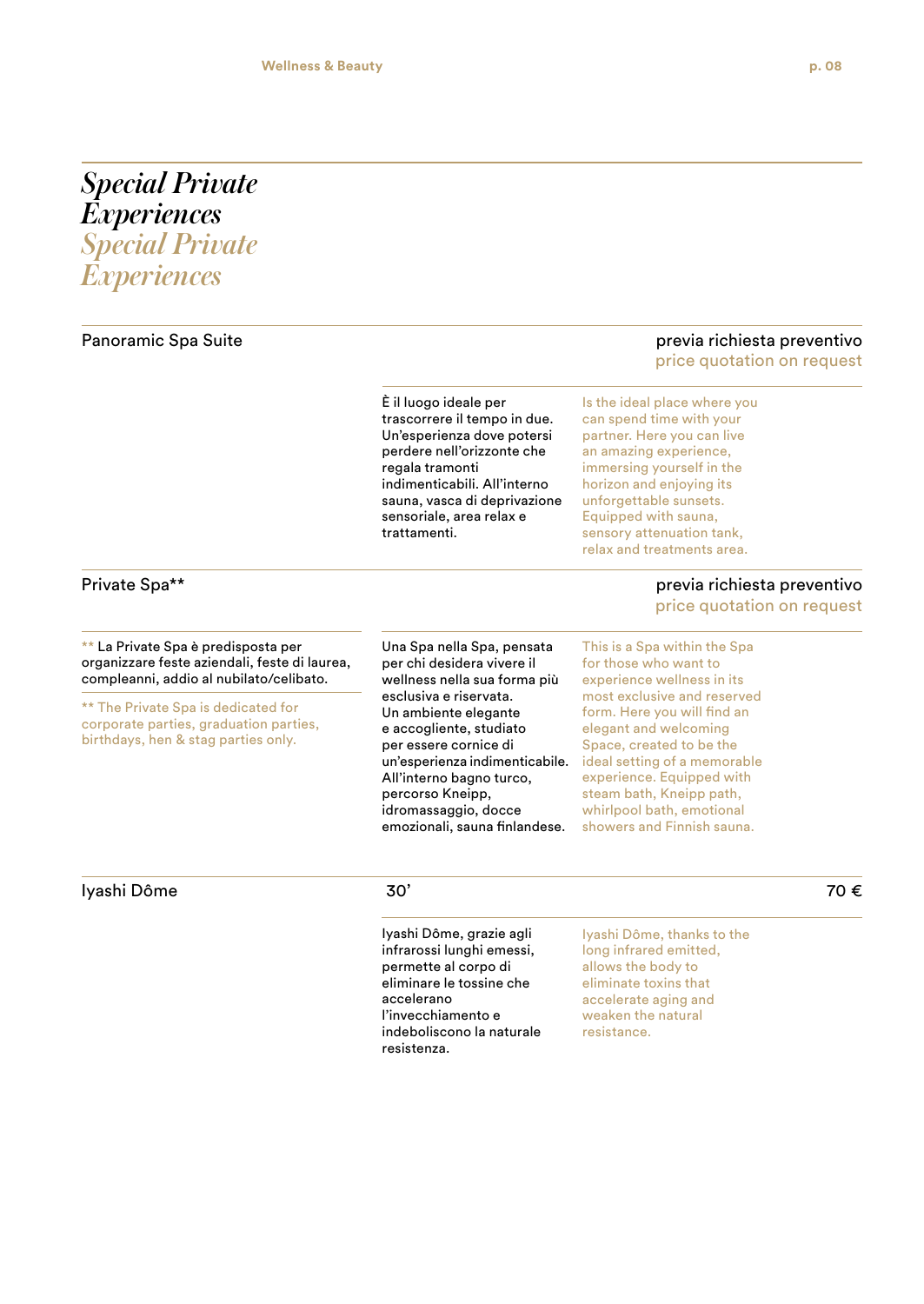### *Special private experience packages Special private experience packages*

Romantic Panoramic Spa Suite con massaggio da 50' Romantic Panoramic Spa Suite with 50 minutes massage

Esperienza con massaggio di coppia da 50 minuti nella spettacolare Panoramic Spa Suite, luogo ideale per trascorrere il tempo in due. Un'esperienza dove potersi perdere nell'orizzonte che regala tramonti indimenticabili. Si inizia rilassandosi all'interno della sauna in cristallo passando poi sui lettini dove poter ricevere il massaggio di coppia Tailor Made da 50 minuti, concludendo il percorso nell'angolo dedicato al relax, all'interno o all'esterno della waiting lounge sulla terrazza panoramica solarium.

### previa richiesta preventivo

price quotation on request

Experience with a 50-minute couple's massage in the spectacular Panoramic Spa Suite, an ideal place to spend time together. An experience where you can lose yourself in the horizon that offers unforgettable sunsets. Begin by relaxing in the crystal sauna and then on the loungers where you can receive a 50-minute tailor-made couple's massage, concluding the path in the corner dedicated to relaxation, inside or outside on the panoramic sun terrace.

### Romantic Panoramic Spa Suite con massaggio da 80' Romantic Panoramic Spa Suite with 80 minutes massage

Esperienza con massaggio di coppia da 80 minuti nella spettacolare Panoramic Spa Suite, luogo ideale per trascorrere il tempo in due. Un'esperienza dove potersi perdere nell'orizzonte che regala tramonti indimenticabili. Si inizia rilassandosi all'interno

della sauna in cristallo passando poi sui lettini dove poter ricevere il massaggio di coppia tailor made da 80 minuti, concludendo il percorso nell'angolo dedicato al relax, all'interno o all'esterno sulla panoramica terrazza solarium.

### previa richiesta preventivo price quotation on request

Experience with an 80-minute couple's massage in the spectacular Panoramic Spa Suite, an ideal place to spend time together. An experience where you can lose yourself in the horizon that offers unforgettable sunsets. Begin by relaxing inside the crystal sauna and then passing onto the loungers where you can receive the 80-minute tailor-made couple's massage, concluding the path in the corner dedicated to relaxation, inside or outside on the panoramic sun terrace.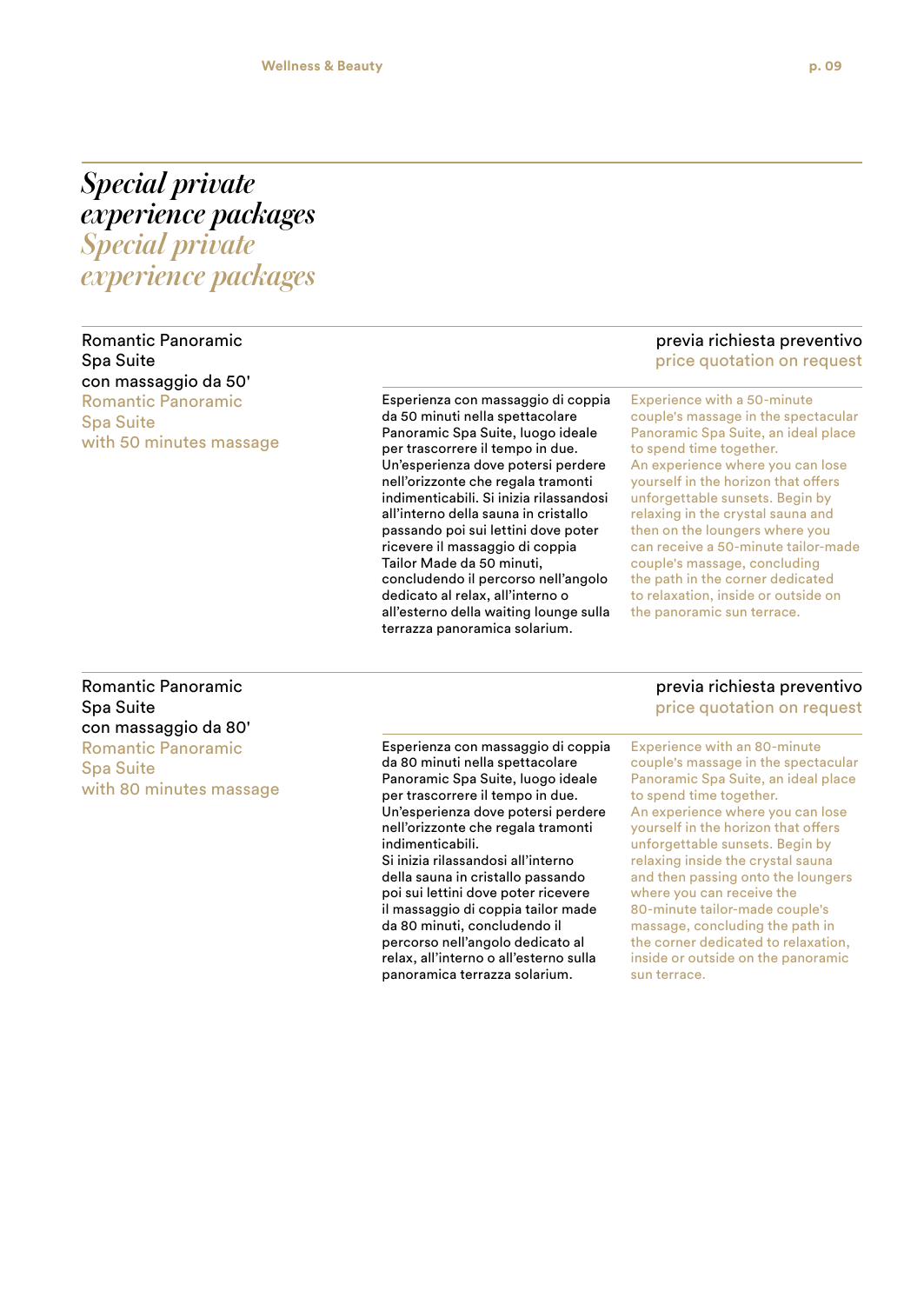## *Listino Fitness - Corsi Fitness price list - Classes*

| Accesso singolo corsi<br>Fitness classes single entry |                                      | 18,00 €  |
|-------------------------------------------------------|--------------------------------------|----------|
| 10 ingressi corsi                                     | validità 3 mesi corsi acqua/terra    | 150,00 € |
| Fitness classes 10 entry                              | 3 months validity water/land classes |          |
| 20 ingressi corsi                                     | validità 4 mesi corsi acqua/terra    | 260,00 € |
| Fitness classes 20 entry                              | 4 months validity water/land classes |          |
| 30 ingressi corsi                                     | validità 6 mesi corsi acqua/terra    | 310,00 € |
| Fitness classes 30 entry                              | 6 months validity water/land classes |          |
| 1 mensilità corsi                                     | 2 volte a settimana                  | 75,00 €  |
| Fitness classes 1 month                               | Twice a week                         |          |
| 1 mensilità corsi                                     | 5 volte a settimana                  | 120,00 € |
| Fitness classes 1 month                               | 5 times a week                       |          |
| 1 mensilità corsi open                                | Accesso libero a tutti i corsi       | 180,00 € |
| Open fitness classes 1 month                          | Free entry to all the classes        |          |

## *Listino Fitness - Gym Fitness price list - Gym*

| Accesso singolo gym<br>Gym single entry              |                                                      | 18,00 €  |
|------------------------------------------------------|------------------------------------------------------|----------|
| Membership gym stagionale<br>Membership gym seasonal | 4 mesi accesso alla palestra<br>4 months gym entry   | 340,00 € |
| Membership gym<br>Membership gym                     | 12 mesi accesso alla palestra<br>12 months gym entry | 780,00 € |